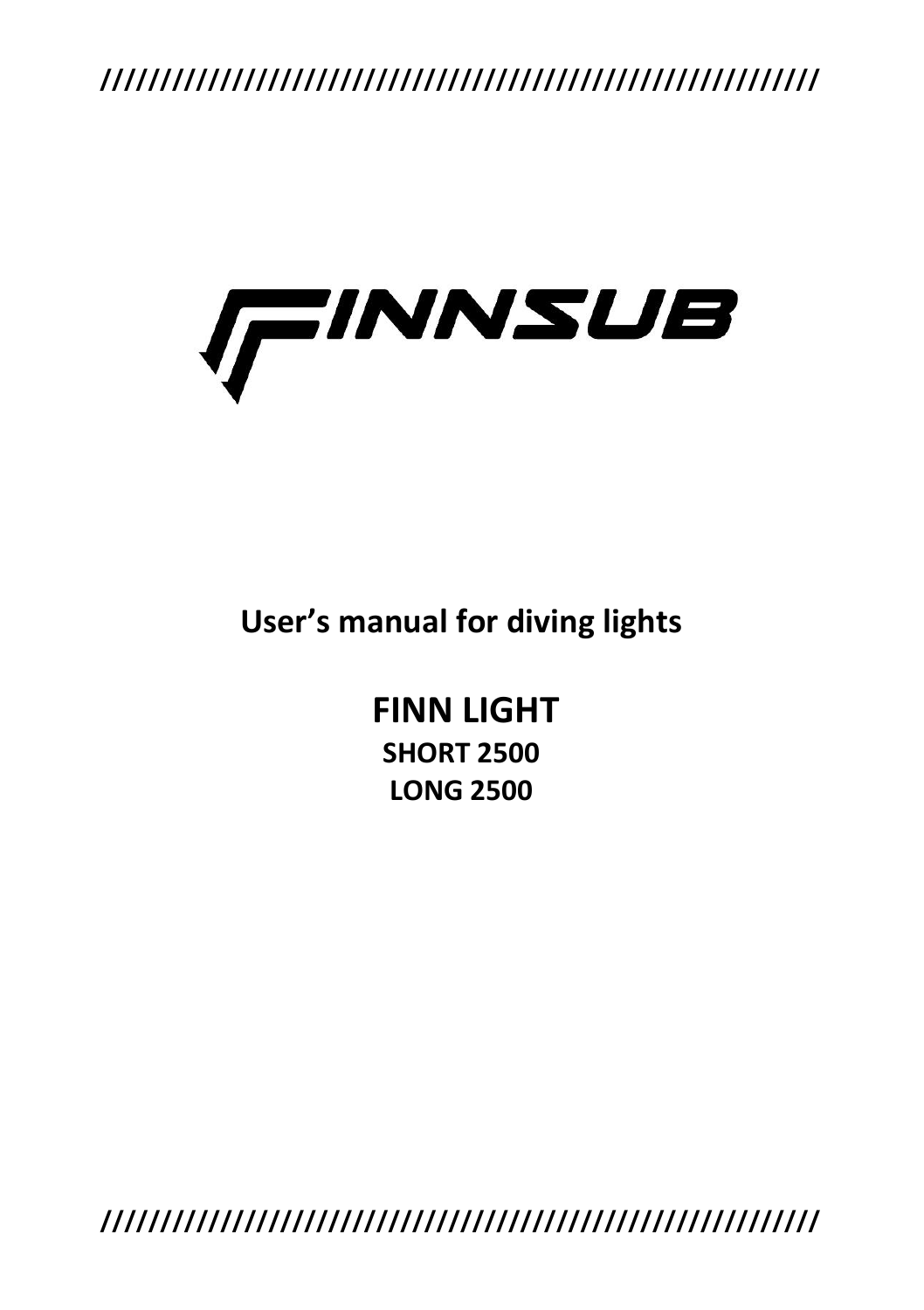## **1. INTRODUCTION**

Congratulations to your purchase of FINN LIGHT. It will guide your paths to adventure. There are two models of FINN LIGHT 2500 series. The cordless model is called SHORT and canister version is called LONG. The type is labeled on the box of your lamp.

# **2. PACKAGE INCLUDES**

#### Model **LONG:**

- head with thread cover
- canister with batteries and cable
- battery charger
- Goodman handle / optional Soft Handle
- canister holder
- elastic cord (not included in Soft Handle version)
- allen key
- service lubricant
- user's manual

#### Model **SHORT:**

- head with thread cover
- body with batteries
- battery charger
- Goodman handle / optional Soft Handle
- elastic cord (not included in Soft Handle version)
- allen key (not included in Soft Handle version)
- service lubricant
- user's manual

#### **3. BEFORE THE FIRST USE**

Read this manual carefully and if anything is not clear to you please contact us or your reseller.

To achieve an ideal initial capacity setup of the light, the accumulators are stored charged at aprox. 50% of their capacity. Before the first use it is important to charge the battery to full capacity.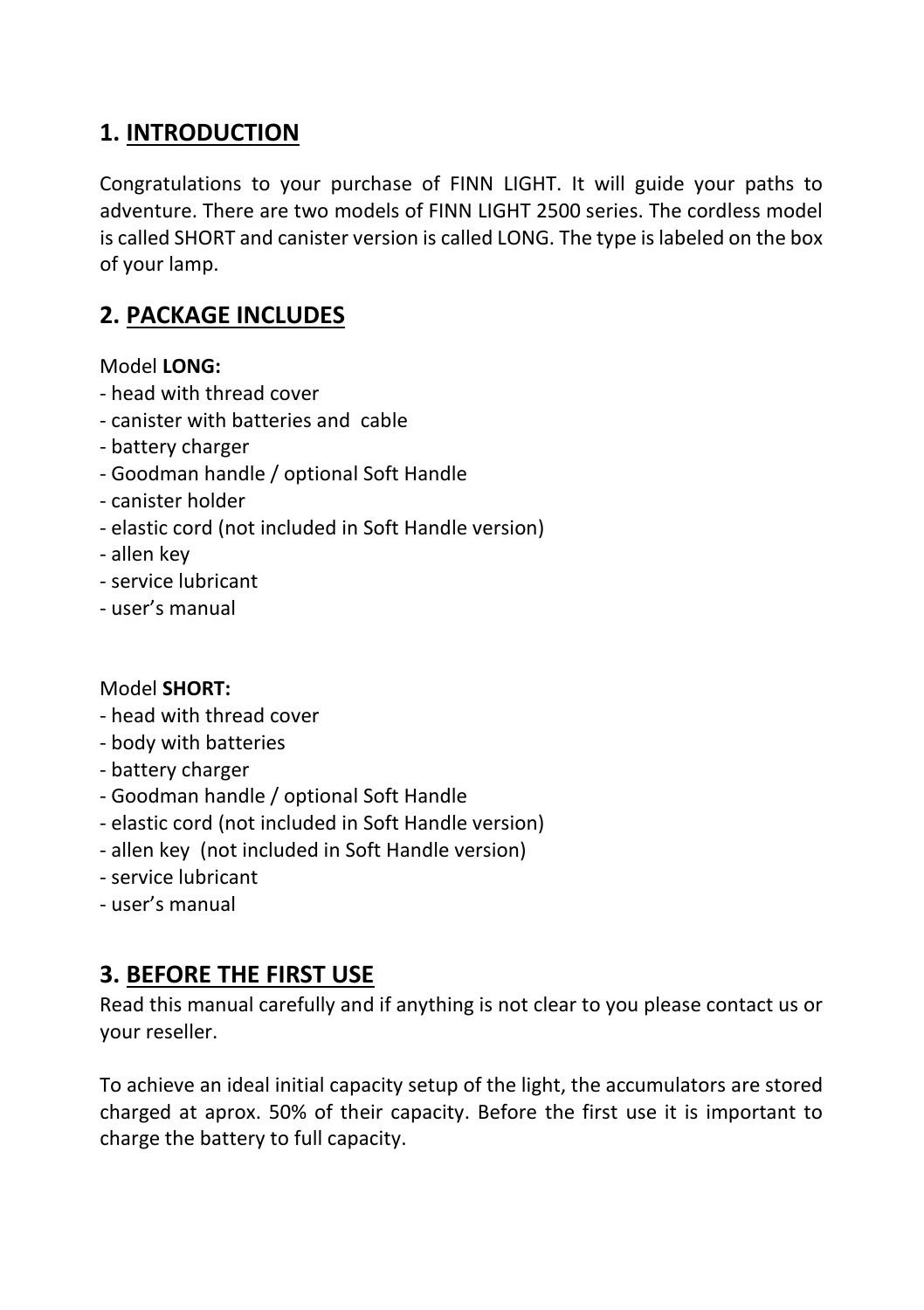**Setting of Goodman handle**: with the attached allen key fix the position of handle bar on Goodman handle to fit your palm. Adjust the length of the stretch cord. Stretch cord fix the light in the right position on your wrist and prevents the fall of the light off the hand. You can also tighten the handle socket of Goodman handle to fix the light body well.

**CAUTION! The light body has to be fixed in the Goodman handle well so it allows the complete screwing the light head into the light body. Otherwise there is the risk of water leakage in the light which can cause the damage of the light. In this case the warranty can't be applied!** 

## **4. CHARGING**

Charge the light on the dry place with the room temperature. Never charge the light on the direct sunlight, in hot or frosty environment!

How to charge he light:

1. Unscrew the head from the body - turn it clockwise (looking same way the light shines).

2. Plug the charger's jack in the socket inside the lamp's body.

3. Plug the charger in the wall socket. **The FINN LIGHT charger can be used in the voltage 220V and 110V. Never plug the charger in the socket with different voltage!! Pay attention to the right position of the charging cable. Check that the cables are not broken especially in the joint with the plug. If any kind of damage of the cable is visible never plug the charger in the wall socket and/or in the lamp body and contact the service center or the reseller immediately! Even small damage on the cable can cause the injury by the electrical current or damage of the light. In this case the warranty can't be applied.**

a) The charger's LED light is red, while the battery is being charged.

b) Once LED turns green the accumulator is charged on approx. 80%. You can keep it on the charger longer to reach the maximum capacity. )When the light is completely discharged the charging cycle lasts cca 4 hours in SHORT version and cca 8 hours in LONG version.

4. Unplug the charger from the wall and after that unplug the jack from the lamp's body. Save the energy. **While unplugging the charger from the wall never pull the cable! Unplug the charger by holding the plug.**

**Don't plug any devices other than FINN LIGHT charger (e.g. various connectors, conductors, measuring devices, source of current and voltage, different chargers…) in the connectors of light head and light accumulator. This can cause the injury by electrical current or damage of the light. In this case the warranty can't be applied!** 

Always use only the original battery charger that is included in the package! **Different charger can't be used as it can cause the damage of the accumulator which is not covered by the warranty!**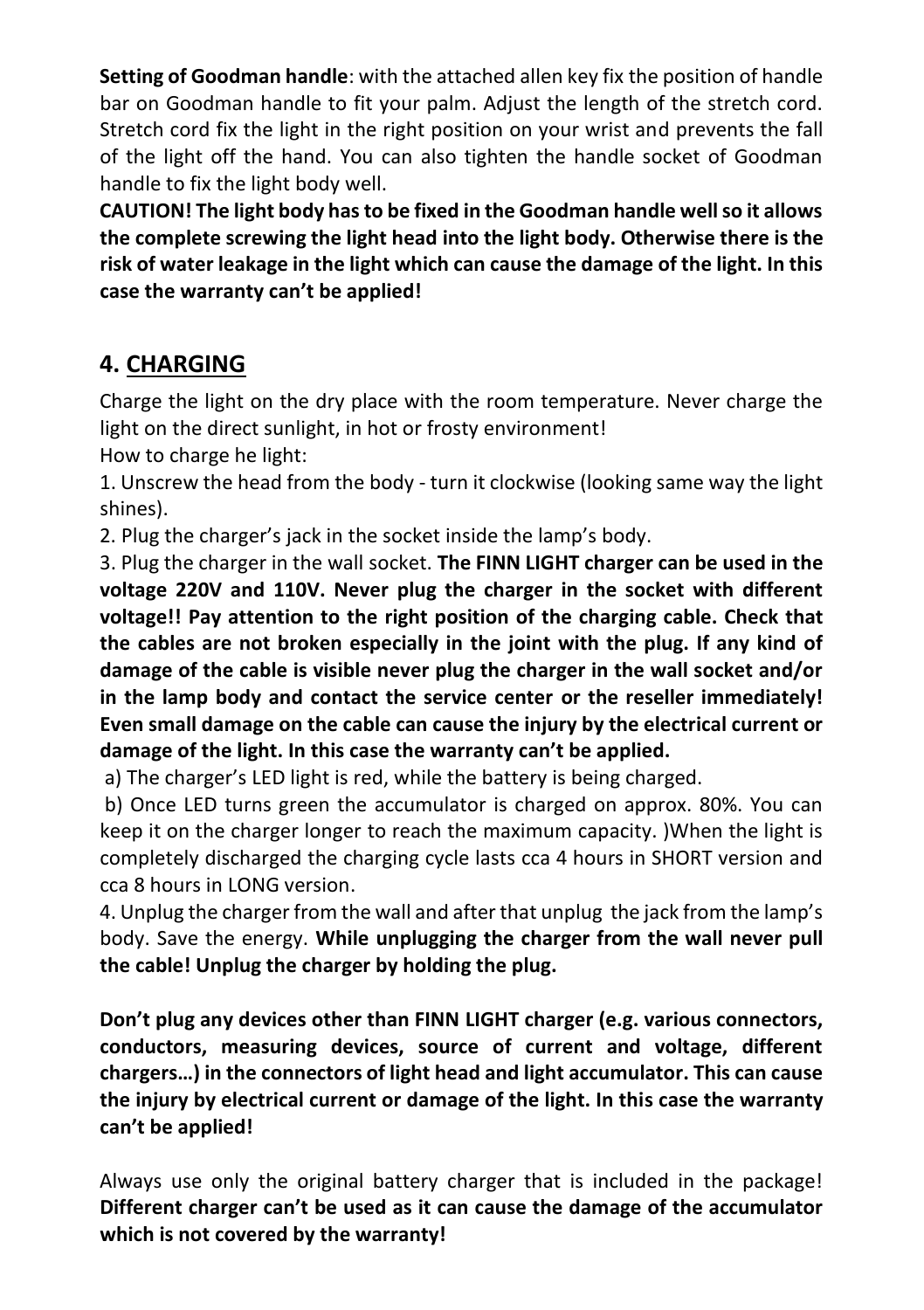#### **Important notice**

Li-ion batteries don't have a memory effect. That's one of the basic characteristics. **We recommend to charge the accumulator after every usage.**

**!! You have to avoid any situation when you keep fully discharged accumulator in a frosty environment. For example – You put a discharged accumulator in a trunk of a car after dive and keep it there for the whole night. It will lead almost absolutely to irreversible damage of the accumulator. The time of performance of the light might be significantly reduced by this only one step.**

**The bad maintenance is not covered by the warranty and the claims of damaged accumulator because of the bad maintenance will be refused !!**

## **5. MANUAL FOR FUNCTIONS AND USAGE**

Screw the head clockwise to fix it into the lamp's body. The lamp is now ready for use. To switch the light on/off and change the mode turn the magnetic ring on the head.

Turn the magnetic ring in any direction and the light is on (250 lumen – mode 1). Another turn in clockwise direction swich the light into the stronger mode (1250 lumen – mode 2). You'll get full power after third turn in the clockwise direction (2500 lumen – mode 3). Turning counter clockwise will lead to the reverse procedure.

- Mode  $1 = 10 %$  of total output (250 lumen)
- Mode 2 = 50 % of total output (1250 lumen)
- Mode 3 = 100 % of total output (2500 lumen)

**!! When changing modes or switching the light on please respect the stop positions of the mangetic ring when the light is used and/or stored. This is very important. If the magnetic ring is not in the right stop position then the light can be accidentally switched on when screwing the head to the body and the light will not work right !!**

#### **Heat Control :**

There are two favours of the heat control: at the same time it protects the lamp against overheating and the user against possible consequences of full output outside the water. After achieving the critical temperature the lamp automatically switches into Mode 1 (10 % of full output). Switching between modes is possible again after the temperature decreases on the safe level.

**TIP :** When the overheated lamp is left in Mode 1 outside water, cooling down is very slow. Immersion of lamp into water makes cooling immediate.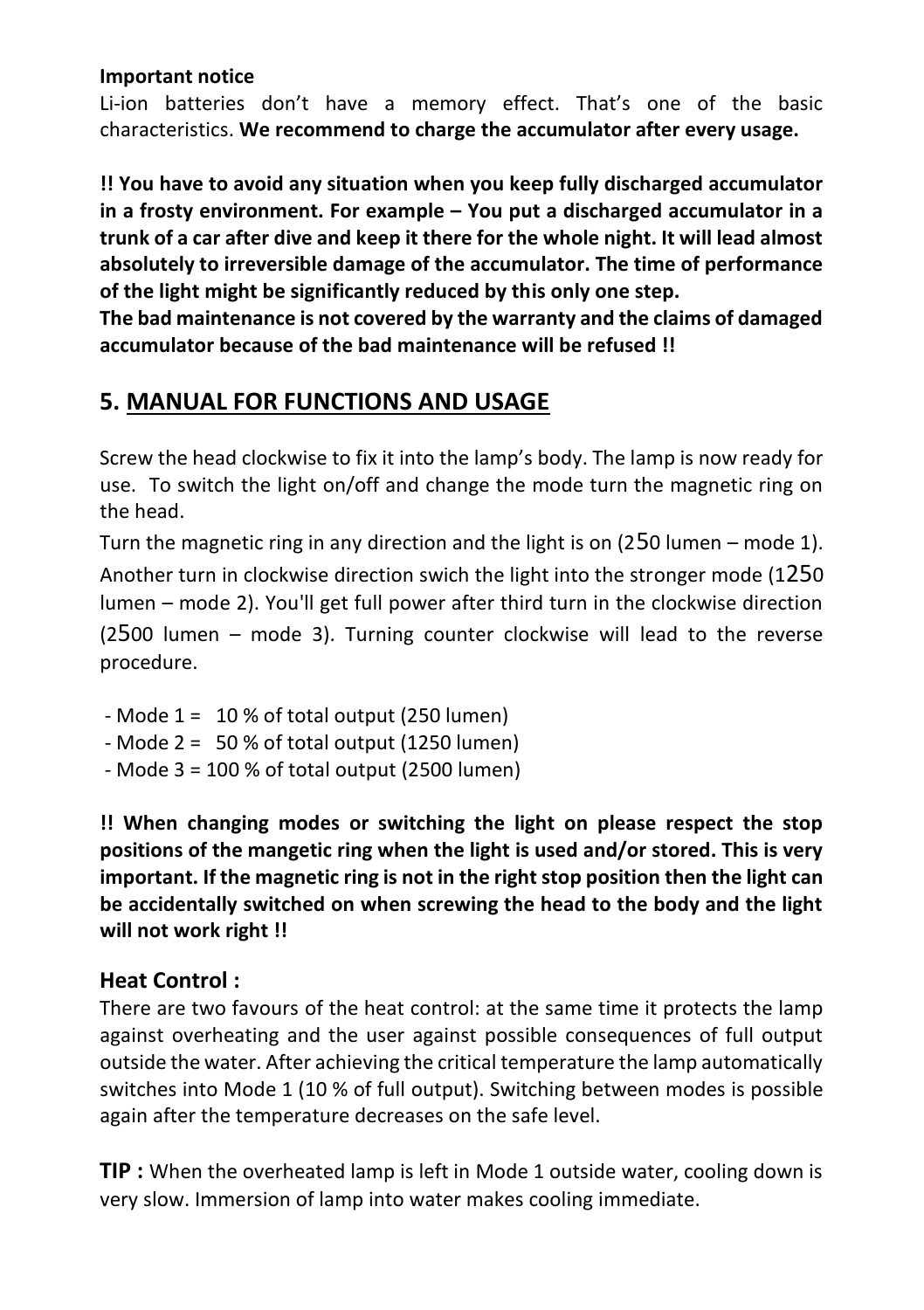!! This powerful light is not intended for use outside of the water in higher power levels (mode 2 and 3)!! Only on the weakest level (mode 1) the light can be used at the surface. But if the surrounding temperature is very high then we recommend not to use the light at the surface at all !!

**!! The warranty doesn't cover the claims of burnt LED because of use at the surface in modes 2 and 3 !!**

**Use in water :** 

**!! Warning - never turn the head of the lamp clockwise (looking same way the light shines). Unscrewing the head completely leads to flooding and damaging the lamp! Switch the modes of the lamp only by turning the ring on the head !!**

If the water comes in the light unscrew the head of the body completely after the dive, dry both parts and contact the service center.

# **6. MAINTENANCE, STORAGE, TRANSPORT AND MANIPULATION BEFORE/AFTER DIVE**

Threads and o-rings are necessary to be checked and lubricated after every dismounting and every recharging. If threads or o-rings are dirty, they have to be cleaned and then lubricated.

**! Notice: If threads and o-rings are not lubricated, you risk water penetration and it would be difficult to switch on/off the light under hydrostatic pressure ! !! The claims of the flooded light because of the bad maintenance are not covered by the warranty !!**

Do not put any metal objects into the area of accumulator e.g. if you want to clean the connector with screwdriver. There is very high level of electrical energy holding by accumulator which can cause the electrical sparks or arc foolowing by the fire. Damage of the connectors by short circuit is not covered by warranty! If you notice any kind of damage of connectors do not assembly the light and contact the service centre immediately.

**!! Remove the head from the body/canister for transport !!** There is the risk of accidental switch on. **! Prevent the risk of fire!**

**Remove the head from the body/canister for the storage! !! Screwed head ready to use is in standby mode and takes the small power from the accumulator. If you store the light completed the accumulator loses its capacity and can be destroyed !!**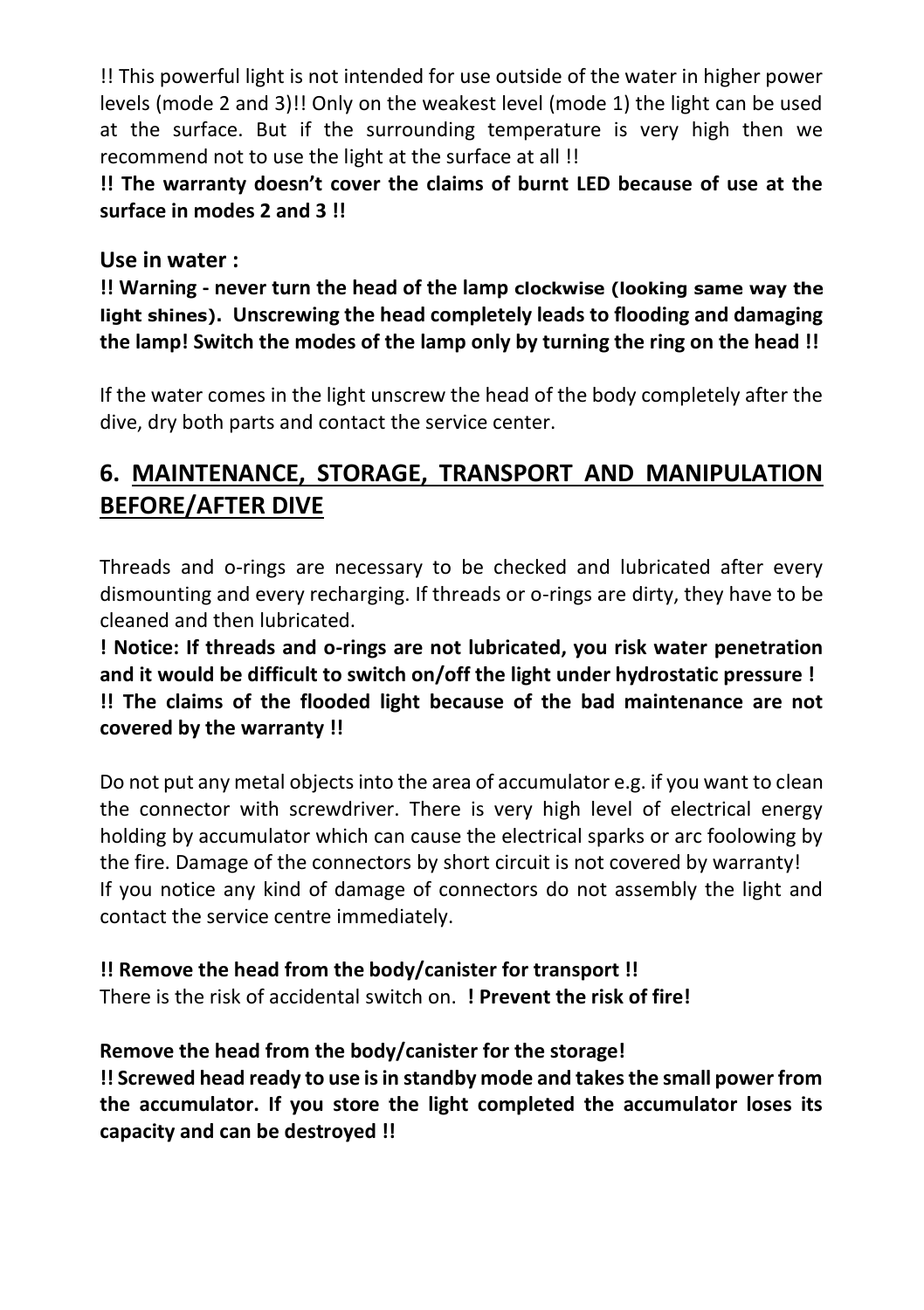In case of longer storage the light has to be charged to the full capacity. Don't store the light discharged! If stored longer than 1 month the capacity could significantly decrease or the accumulator could be destroyed. Every 3 months it is necessary to discharge and then fully charge the light !

Optimal storage temperature is  $15-18^{\circ}C$  (59 – 65°F). Higher temperatures accelerate self-discharge and earlier recharge is needed.

**!! Warning! We strongly recommend screwing the head to the body/canister just before the usage. Unscrew the head immediately after the usage of the light to save the power. Only then you will have the rest capacity of the accumulator available for your next dive. Otherwise the accumulator is being discharged when the light is in "standby mode" !!**

Before every dive check the light properly. Accumulator should be charged enough and light should work well. Check the parts of the light which can cause the water leakage – check the clearness of o-rings, threads, check that none part of the light is mechanically damaged (the light body can be damaged if you put the air tanks on the light, the borosilicate glass can be damaged if the light fall in the stone..). In Long version check that the cable is in perfect condition (the cable can be damaged by pulling the light while standing on the cable, the cover of the cable can be worn..). If you have doubts about the conditions and function of your light don't dive with it and contact the service centre. Flooded light because of the mechanical damage is not covered by the warranty!

**After each use in salt water it is necessary to wash the light with the fresh water. CAUTION: the light head has to be screwed on the body!!**

#### **7. TECHNICAL SPECIFICATION**

Luminous flux: 2500 lumens

Temperature of light: cold white, 6500 K

Cells type: Lithium-Ion

Input voltage: max 16,8 V

Output current: 1200 mA

| Run-times: Short: mode 1 24 hrs |                  |        | Long: mode 1 | 48 hrs |
|---------------------------------|------------------|--------|--------------|--------|
|                                 | mode $2$ 4.5 hrs | mode 2 | 9 hrs        |        |
|                                 | mode $3$ 2.5 hr  | mode 3 | 5 hrs        |        |

Both models are guaranteed for usage up to -200 msw (655 ft).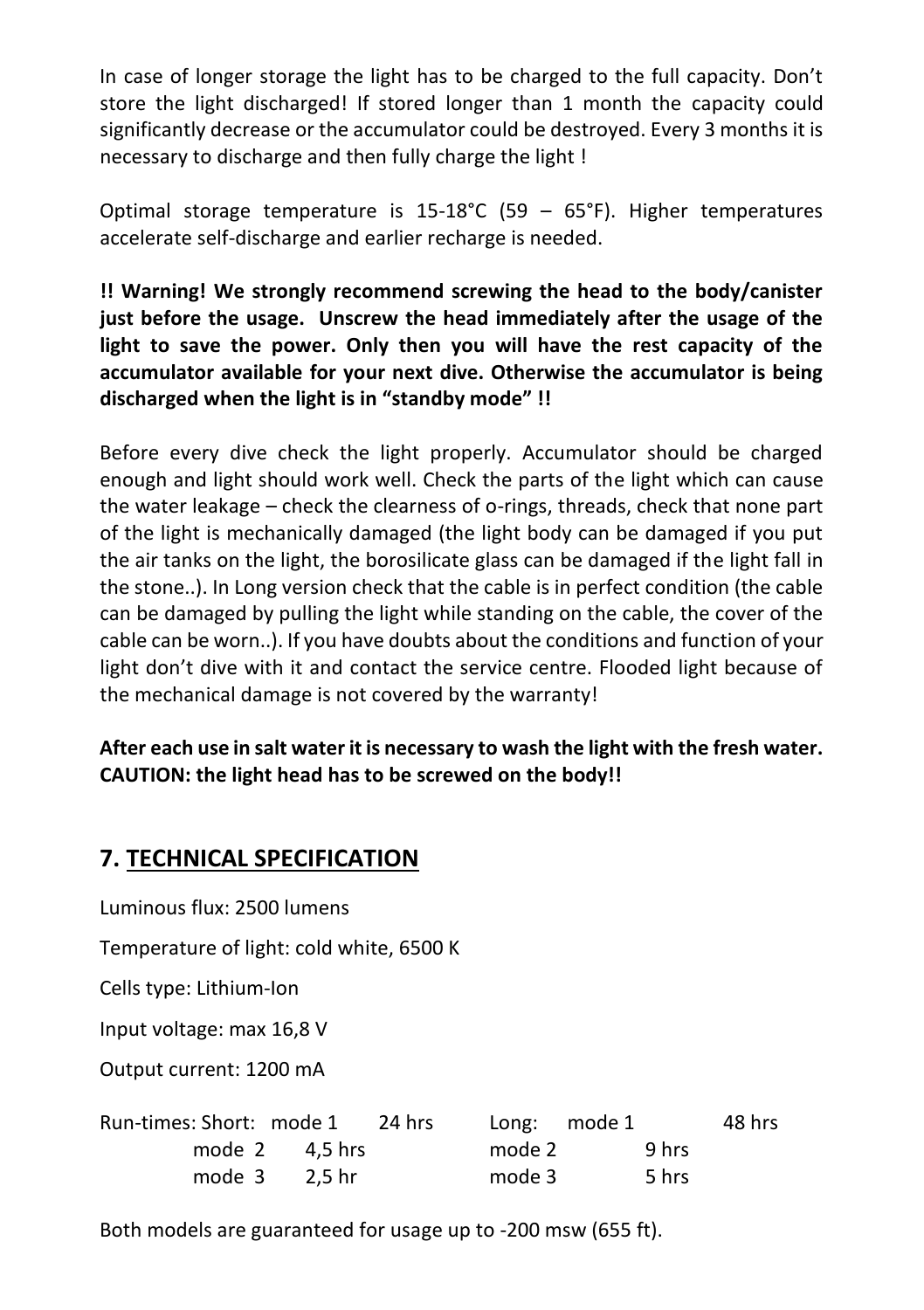## **8. DISPOSAL OF AGED LAMPS**

Dispose functionless and aged lamp in a proper way. Bear in mind that it is an electronic waste. Do not throw it into a regular trash. You can return the appliance to your dealer.

#### **9. SAFETY INSTRUCTIONS**

**!! Store and transport both parts of the light separated – unscrew the head from the body of the light. Otherwise the light could be accedentally switched on in the bag which could cause the fire !!**

**!! Don't put switched on light on the flammable surfaces. There is the risk of the fire!!**

**WARNING!** The light which is switched off left on the sunshine could reach very high temperatures (over 60°C). The light can be destroyed or the heat surface of the light could burn the user.

Therefore **NEVER** leave the light on the direct sunshine if the weather temperature is high (for example in the car). There is the risk of the damage of the light, burn of the user or fire!

Do not put the activated lamp on flamable surfacs to prevent risk of fire.

#### Serial number explanation:

**S** = model SHORT **L** = canister model LONG S 1110166 **serial number** Explanation of the type indication: **S** = model SHORT **L** = canister model LONG L 2500 luminous flux ~ **2500** lumen